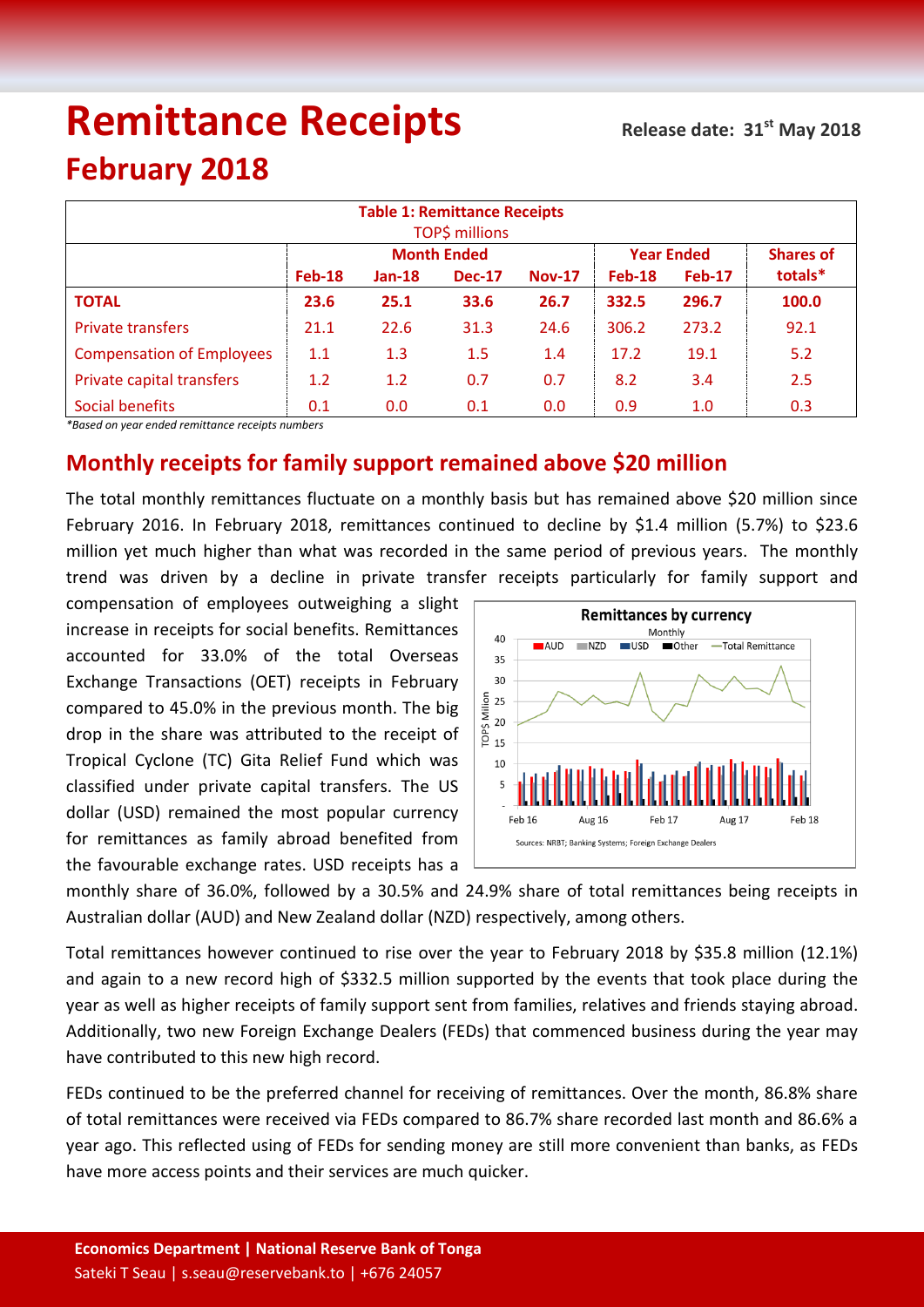#### **Private Transfers**

Total private transfers continued to decline by \$1.4 million (6.3%) to \$21.1 million due to lower family support received over the month. This is a similar trend for February over the last two years. Total private transfer receipts in NZD decreased the most by \$1.2 million followed by USD and AUD receipts with a decline of \$0.2 million and \$0.1 million respectively. Receipts of private transfers continued to be the main purpose of remittances which accounted for 89.4% of total remittance receipts and 29.5% of total OET receipts. In year ended



terms, the total receipts of private transfers however continued to rise by 12.1% to \$306.2 million, due mainly to higher receipts for family support.

#### **Employee Compensation**<sup>1</sup>

Compensation of employees slightly fell by \$0.1 million (10.5%) to \$1.1 million, which accounted for 4.8% of the total remittances received in February 2018. This was driven by a fall in the receipts from seasonal workers abroad and for wages and salaries over the month. In year ended terms, receipts for compensation of employees also declined by \$1.9 million (10.0%) to \$17.2 million, due to a fall in the receipts from seasonal workers abroad. Australia contributed the most seasonal workers' receipts of \$4.0 million while the seasonal workers from New Zealand only contributed \$1.4 million. According to liaison with the Ministry of Internal Affairs, the seasonal workers send in-kind remittances to Tonga in the form of containers of goods supporting the decline in receipts.

#### **Private capital transfers & Social benefits**

Total receipts for private capital transfers slightly increased by \$0.1 million over the month due to rise in transfers for building, renovating and constructing of houses. In addition, private capital transfers and social benefits receipts accounted for 5.2% and 0.6% respectively of the total remittance receipts over the month. Over the year, private capital transfers rose by \$4.7 million drove by project and working capital funds received during the year, whereas social benefits declined by \$0.02 million.

#### **Outlook**

Remittance receipts are anticipated to increase in the following months due to expected support from families and relatives abroad following the aftermath of Tropical Cyclone Gita. Additionally, the expected rise in total remittance receipts in the near term is supported by the upcoming busy season particularly the family month of May and annual church conferences. The Reserve Bank will continue to closely monitor the remittance receipts given it is the largest source of foreign exchange inflow for the economy.

**Economics Department | National Reserve Bank of Tonga** Sateki T Seau | s.seau@reservebank.to | +676 24057

Employee compensation is the sum of wages and salaries from the seasonal workers abroad, Tongan residents working short term overseas, and resident employees serving foreign organizations.